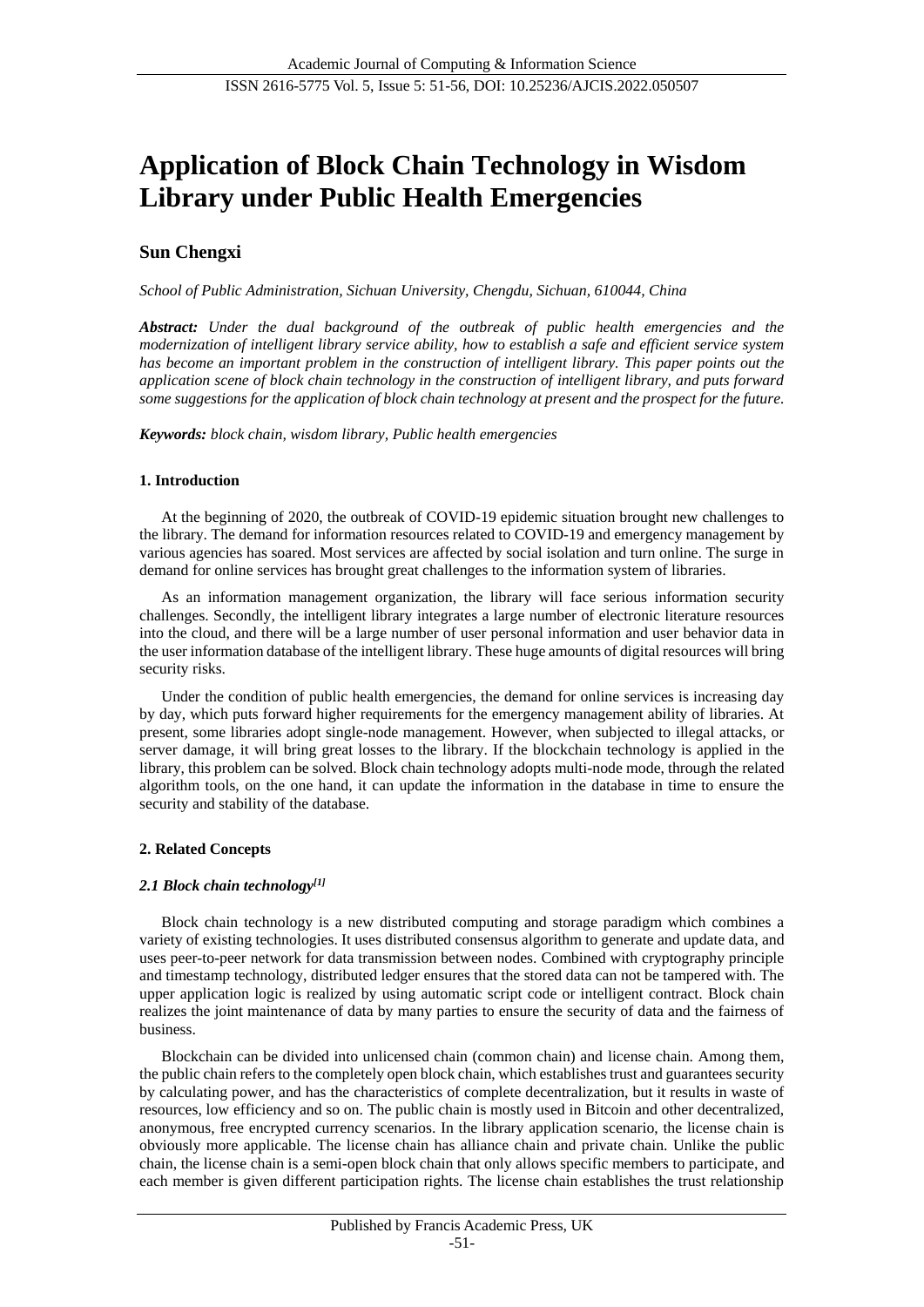by issuing the identity certificate, which has the characteristics of partial decentralization. Efficient. There are two types of license chains: alliance chains and private chains. Among them, the alliance chain is constructed by a number of organizations, the generation of account books, the maintenance is completed by the designated members of the alliance. When combining blockchain with other technologies for scene innovation, it is not necessary to completely open and centralize the public chain, and its low efficiency can not meet the requirements of users. Alliance chain has become a more applicable block chain selection in some scenarios.

Combined with the requirements of book construction, it is urgent to establish a library alliance chain among the libraries at the same level, upper and lower levels. And each library should also combine its own actual situation, establish a private chain, maintain the library data security and the normal progress of information services.

In the aspect of the development trend of blockchain technology, it is considered that the weakly centralized alliance chain will be the mainstream direction of enterprise block chain application. Security will be the basis for blockchain applications in various scenarios. With the continuous improvement of block chain technology and rules, block chain technology will be gradually applied in the field of library, promoting the linkage of multi-organization to form library chain and the data security guarantee of information resources.

#### *2.2. Public health emergencies[2]*

Sudden public health incidents refer to the sudden occurrence of major infectious diseases, diseases of unknown causes, major food and occupational poisoning and other events that seriously affect public health, which cause or may cause serious damage to public health. The occurrence of public health events has many characteristics, such as repetition, small-scale outbreaks, uncertainty and so on, which has a profound impact on all aspects. Especially at the beginning of the public health incident, the related information resources explode, and the library, as an information management organization, will face serious information security challenges.

#### **3. Literature review**

There has been a lot of research on the application of block chain technology in the field of library at home and abroad. Zeng Shiqin<sup>[3]</sup> Others think that blockchain technology can be applied to the construction of intelligent cities and solve the problems of trust construction and privacy protection in the complex production environment with multi-organization participation at low cost. Xu Ye<sup>[4]</sup> It is considered that the use of the characteristics of blockchain technology can solve the problems of electronic resource storage.5 This paper puts forward that block chain technology and 5G technology complement each other, and the application scene, application mode and complementary advantages of 5G + block chain technology in intelligent service of library in the future, and foresees that library should be the development mode of superposition of various information technologies in the future. However, there is a lack of discussion on the concrete realization of block chain technology, and the discussion of block chain technology in the field of intelligent library combined with the background of public health emergencies. Therefore, this paper will discuss the specific application scenario of block chain technology in the event of public health emergencies.

#### **4. Application of Block chain Technology in Wisdom Library**

#### *4.1 Block chain Technology and Resource sharing*

Under the dual background of big data era and public health emergencies, the amount of relevant data has increased dramatically, and the pressure of library storage has soared. However, the centralized management method adopted by the library can not meet the needs of users and the modernization of library service ability.

Block chain technology can effectively improve the security factor of information storage and make information dissemination and sharing more effective. During the epidemic situation, the demand for digital resources of libraries soared, the "data untampered" technology of blockchain technology guaranteed the stability and security of library information storage; the "non-heap encryption and consensus mechanism" promoted the dissemination and sharing of information; and the "decentralized"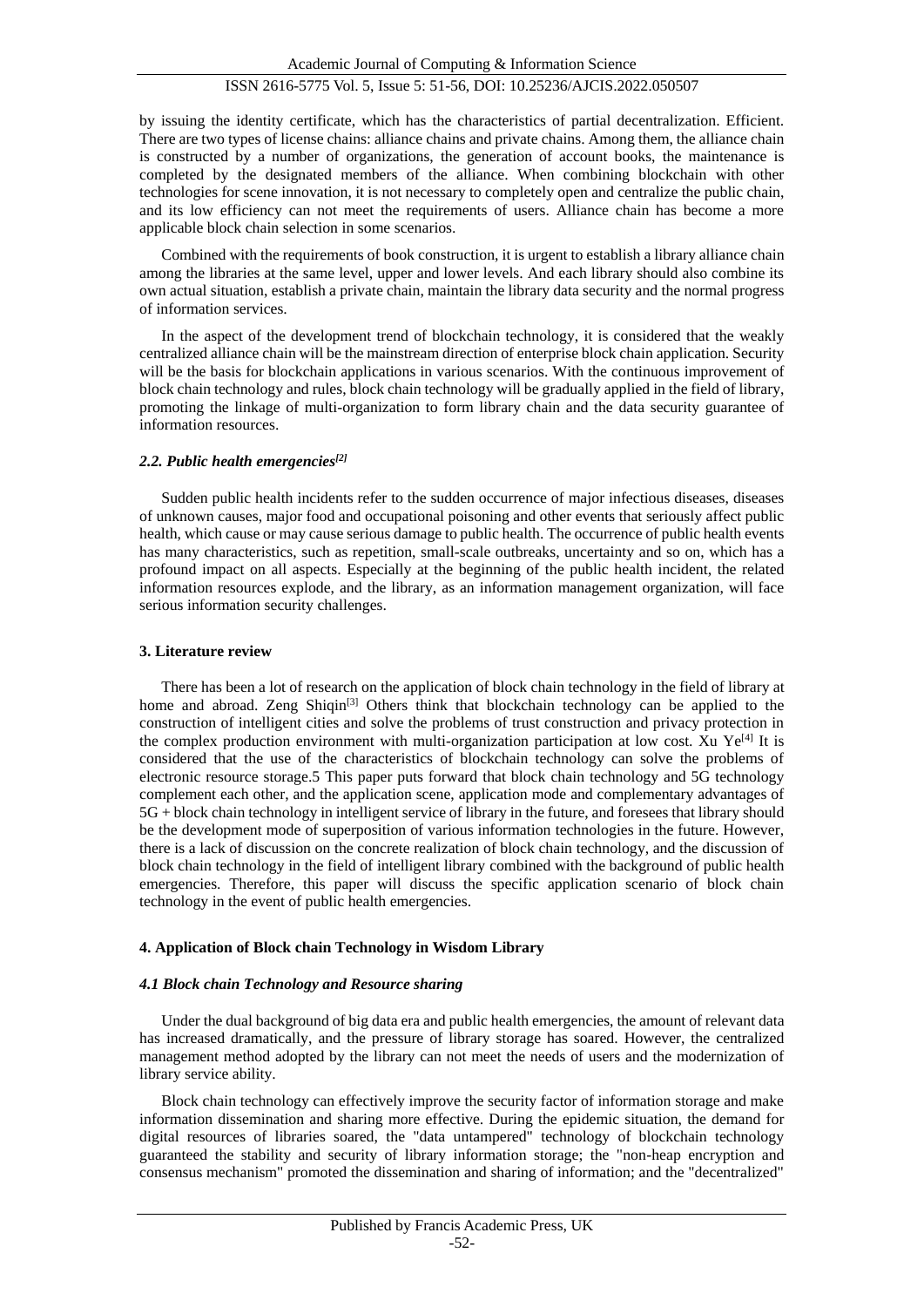technology promoted the intelligent management of libraries.

Therefore, the library should transform to the decentralized cooperative management mode, and each subject should carry on the self-management and self-exchange to its own information. The peer-to-peer network architecture of block chain technology can effectively make use of a large number of ordinary nodes scattered in the intelligent library network to distribute computing tasks or stored data to all nodes. Making use of the idle computing power or storage space to achieve the purpose of high performance computing and mass storage can save the server cost for a single library, make full use of each equipment of the library, and alleviate the increased storage pressure of the library during public health emergencies.

Among them, the block chain project that can be referred to: Filecoin, is often used in file storage and sharing.Details of Filecoin are illustrated in table1.

| <b>Technical selection</b>         | <b>Filecoin</b>                         |
|------------------------------------|-----------------------------------------|
| Control contract                   | Non-Turing completeness                 |
| Execution environment              | Source code compilation                 |
| Processing model                   | Under the chain IPFS                    |
| Reward mechanism                   | Filecoin                                |
| Consensus algorithm                | PoRep, PoET                             |
| Information model                  | Based on account                        |
| Association verification mechanism | Hash algorithm MKT                      |
| Encryption mechanism               | SECP256K/BLS                            |
| Networking mode                    | Structured / unstructured peer-to-peer  |
| Communication mechanism            | Libp2p/Gossip                           |
| Security mechanism                 | <b>TLS</b>                              |
| Block chain type                   | Unlicensed chain                        |
| Character                          | Storage Resource sharing Ecology driven |
| Application scenario               | File storage and sharing                |

*Table 1: Principle of Filecoin [5]*

In the process of implementation, the number of nodes and storage tasks are reasonably allocated according to the level of the library, the units to which it belongs, the server and so on.

#### *4.2 Block chain Technology and Cooperative Management*

When public health emergencies occur, society is in an abnormal state of operation. The coverage radius of public health emergencies collected by a single library is small, so it is necessary to share the epidemic situation related data between the same level libraries and the corresponding subordinate libraries in all kinds of regions, form the resource sharing mechanism of multi-library cooperation, give full play to the data value, link fusion, open and co-rule. Maximize the strength of the industry, so as to provide users with a wealth of massive information resources, to provide shared services.

The library is now centralized management, and the management mode is full range.[6]With the increasing number of information, the needs of users are becoming more and more diversified, the way of centralized management has been unable to meet the existing needs and development of the library. The library should be transformed into a help type, and each subject should self-manage and communicate its own information. Through the rational application of blockchain technology, the accuracy of resources can be effectively improved, the integrity of information and data can be guaranteed, the management level of intelligent library can be improved, and each subject can carry out self-management.

The distributed account book technology of block chain technology is applied to the field of library, and different resource information can be stored in different blocks in a distributed manner, in which each library, as a node, undertakes the responsibility of a single block and propagates information data through point-to-point dissemination. In the service chain system established by each library as the node, asymmetric encryption, digital signature, Hash algorithm and other technologies are used to realize the secure transmission of data between nodes, and the effective traceability of data is realized on the basis of timestamp. According to the actual situation of the upper and lower levels, the region and so on, each node distributes the block task, realizes the multi-party joint maintenance data, guarantees the data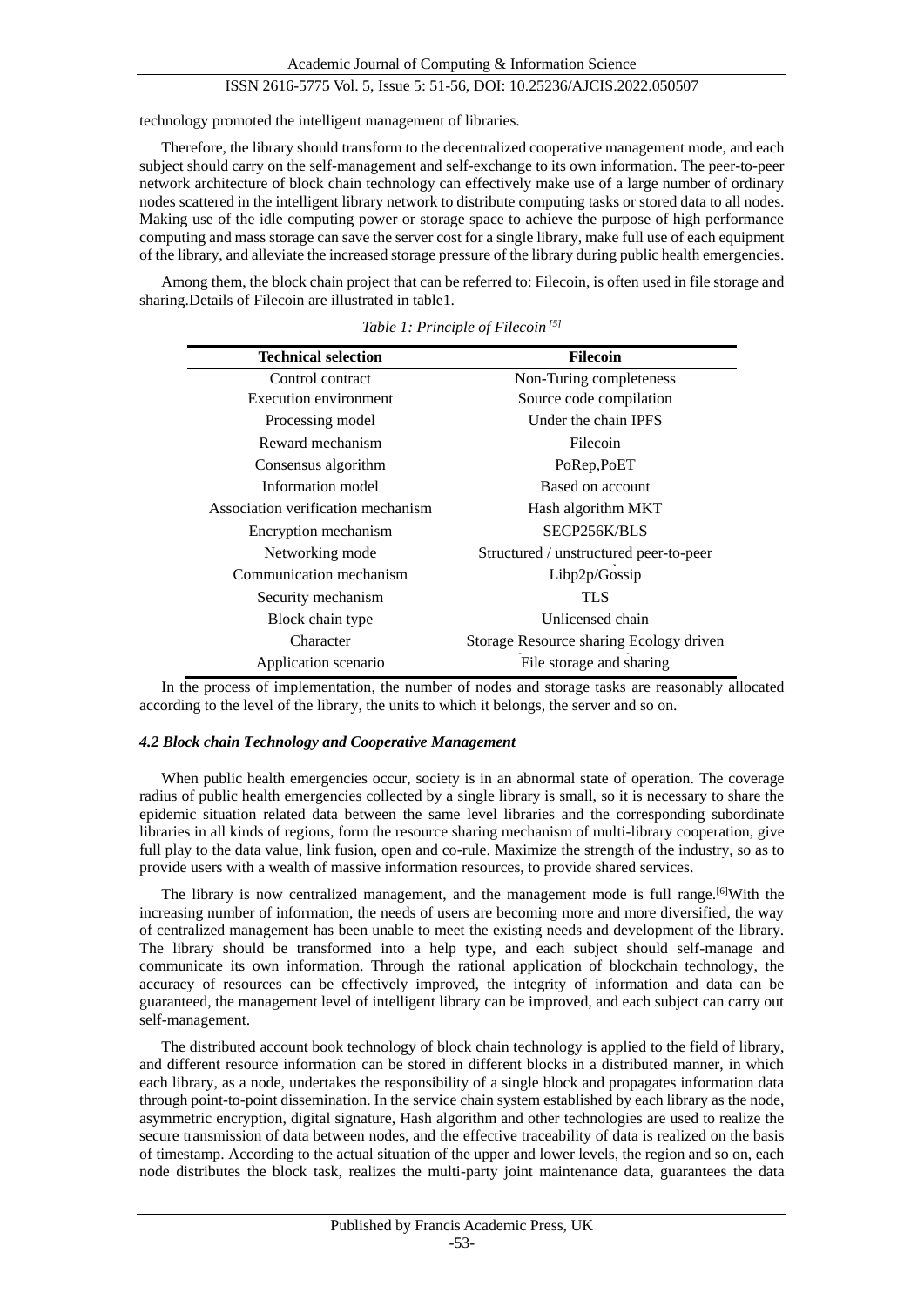security and the service fairness.

The service chain system established by libraries at all levels can not only provide readers with effective knowledge and information, but also mine and research on the basis of a large number of information resources, provide hidden knowledge, so as to mine new content and provide personalized services for readers. For the differentiated needs of different professional and different levels of users, the resource sharing mechanism is used to expand the radius of resource coverage, so as to meet the needs of users and provide personalized services.

In addition, libraries need to establish a multi-agency linkage mechanism. After public health emergencies, libraries should actively cooperate with the unified command of the government and closely cooperate with emergency management centers, disease control centers, public security departments, grass-roots communities, township departments, and so on. According to the different information needs of different organizations, different online resource ports are provided to open data sharing.

#### *4.3 Block chain Technology and Information Security Protection*

#### *4.3.1 Library Database Security*

Block chain technology is a new distributed computing and storage paradigm which combines a variety of existing technologies. It uses distributed consensus algorithm to generate and update data, and uses peer-to-peer network for data transmission between nodes. Combined with digital signature technology (including cryptography principle, timestamp, etc.) to ensure that the stored data can not be tampered with. The upper application logic is realized by using automatic script code or intelligent contract. Block chain has two important characteristics: decentralized and non-tampering. By using these two characteristics, it can be applied to the intelligent library and can improve the security and efficiency of the system.

During the epidemic situation, the demand for library digital resources of different professional types of users has increased. As an important information management organization, the library, as an important information management organization, has the responsibility to provide stable emergency information to all kinds of epidemic emergency working group personnel. If the center network is illegally attacked, the online service of the whole library will be paralyzed, which will affect the work of fighting the epidemic. In the era of epidemic situation, higher requirements have been put forward for the data security of libraries. However, at this stage, some libraries adopt single-node management. However, when subjected to illegal attacks, or server damage, it will bring great losses to the library.

Therefore, block chain technology can run through the whole system architecture and provide guarantee for data security. If the block chain technology is used to make the library adopt multi-node mode and through reasonable algorithm tools, the information in the database can be updated in time to ensure the security and stability of the database.

#### *4.3.2 User Identification*

During the period of public health emergencies, digital resources are limited within the scope of library local area network (LAN). Users outside the library need to access outside the school through VPN. There are often some problems, such as poor login of resource portal, slow download of resources, slow response speed of web pages and difficulty in retrieval. This makes the use of out-of-school access to digital resources low. Block chain technology is used to replace the current traditional testing methods, such as one card, to authenticate the identity of readers. Certified readers can use the network resources of the library without entering the library or not accessing the corresponding local area network, avoid the gathering of personnel during emergencies, and can reduce the flow of people in the library, which is conducive to the development of prevention and control work. At the same time, it can alleviate the pressure of library local area network.

#### *4.4 Block Chain Technology and Intelligent Library Equipment*

With the rapid development of artificial intelligence and Internet of things technology. Intelligent library has introduced more and more intelligent library equipment. Including librarian robot, recitation kiosk, intelligent shelf robot, self-help loan machine and so on. These devices not only better serve users, but also collect a large number of user information.

Through these user information, mining library data, analyzing data relationship, deeply studying the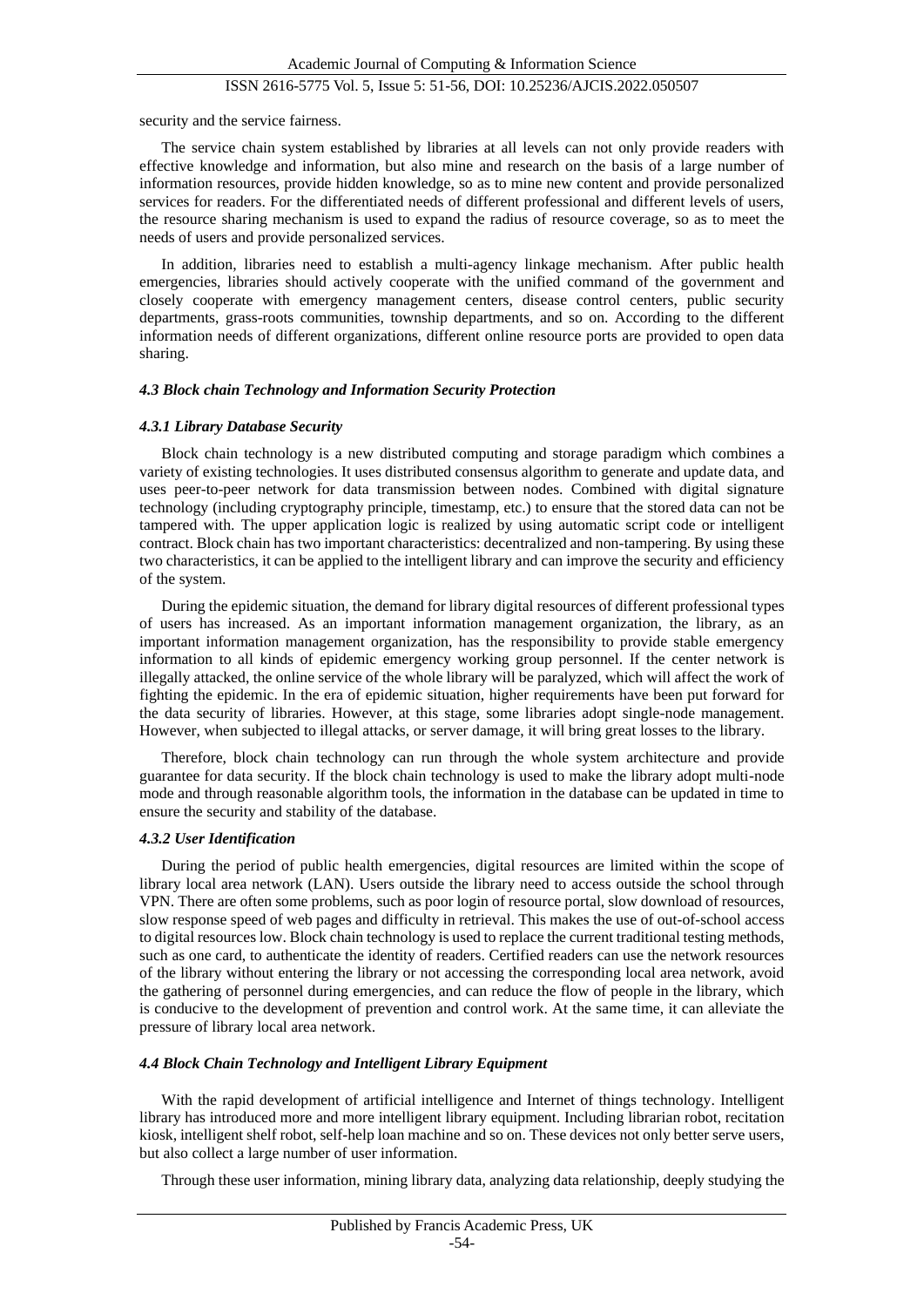hidden knowledge of data, so as to obtain the corresponding reader behavior, and realize the real-time interaction of data information unlimited equipment terminal, make the complex information simple, on the basis of simplifying the library work flow, give full play to the library efficiency and really let the intelligent library show its light.

But at the same time, the user information security of the information link in the application of the equipment needs to be protected. With the use of blockchain technology, users can rest assured of the use of intelligent devices. The information collected by the device can also be uploaded to the terminal efficiently, which ensures the timeliness and security of the data.

#### *4.5 Block Chain Technology and Author Power Protection*

In the process of building a wisdom library, people are more and more inclined to read books by electronic reading. With the rapid development of the network, the rights of the author are affected. In the Internet, online registration is usually used and identity proof is carried out. At the same time, this registration method is more complex, but can not convince the public, can not find the relevant records of registration, if the use of blockchain technology can solve this problem, block chain technology can not tamper and can find records. Although the amount of information in the intelligent library is relatively large and complex, it can clearly protect the rights of the author. If there is a tort problem, the author can track and query to maintain the copyrights.

#### **5. Problems and Challenges**

Deep fusion requires vertical optimization according to the requirements of the scene. The ternary requirements of different scenarios are not the same, for example, access control does not require complete decentralization, scalability does not encounter bottlenecks.

This means that under the strict scene modeling, the hierarchical technology selection of block chain will be cross-innovation and deep integration with the characteristics of the scene, and still need to be studied and explored. In addition, there is a lack of standards for the use of blockchain technology in libraries, which needs to be improved.

Blockchain technology requires technical personnel to operate and maintain on a regular basis. At present, there is a lack of technical managers who are proficient in blockchain technology among the managers of intelligent library. If the library institutions at all levels use blockchain technology to achieve multi-agency linkage. A large number of technical personnel are required to invest in it. This has increased the manpower cost for the construction of intelligent library. Moreover, the application of block chain technology has a high demand for funds, which also brings economic costs for the construction of intelligent library.

#### **6. Conclusion**

To sum up, block chain technology is a relatively advanced science and technology in our country at present, the rational use of block chain technology can promote the development of intelligent library. By using blockchain technology, we can realize information resource sharing, information security protection, multi-organization linkage, protection of readers' privacy, maintenance of author's intellectual property rights, connectivity of intelligent wearable devices, establishment of knowledge base, stimulation of readers' reading power and so on. In many application scenarios, block chain technology not only improves the modernization of intelligent library service ability, but also promotes the collaborative governance of institutions, and improves the emergency management ability of libraries in the event of public health emergencies.

In the future development, block chain will become a more basic trust support technology, in the field of intelligent library and other broader fields healthy and orderly development.

#### **References**

*[1] General Yao Zhong, GE Jingguo.(2017) A review of the principle and application of block chain [J]. Scientific Research Informatization Technology and Application, vol.8 ,no.2,pp.3-17. [2] Wang Zhuli.(2020) In the post-epidemic era, how should education be transformed? [J]. Audio-visual*